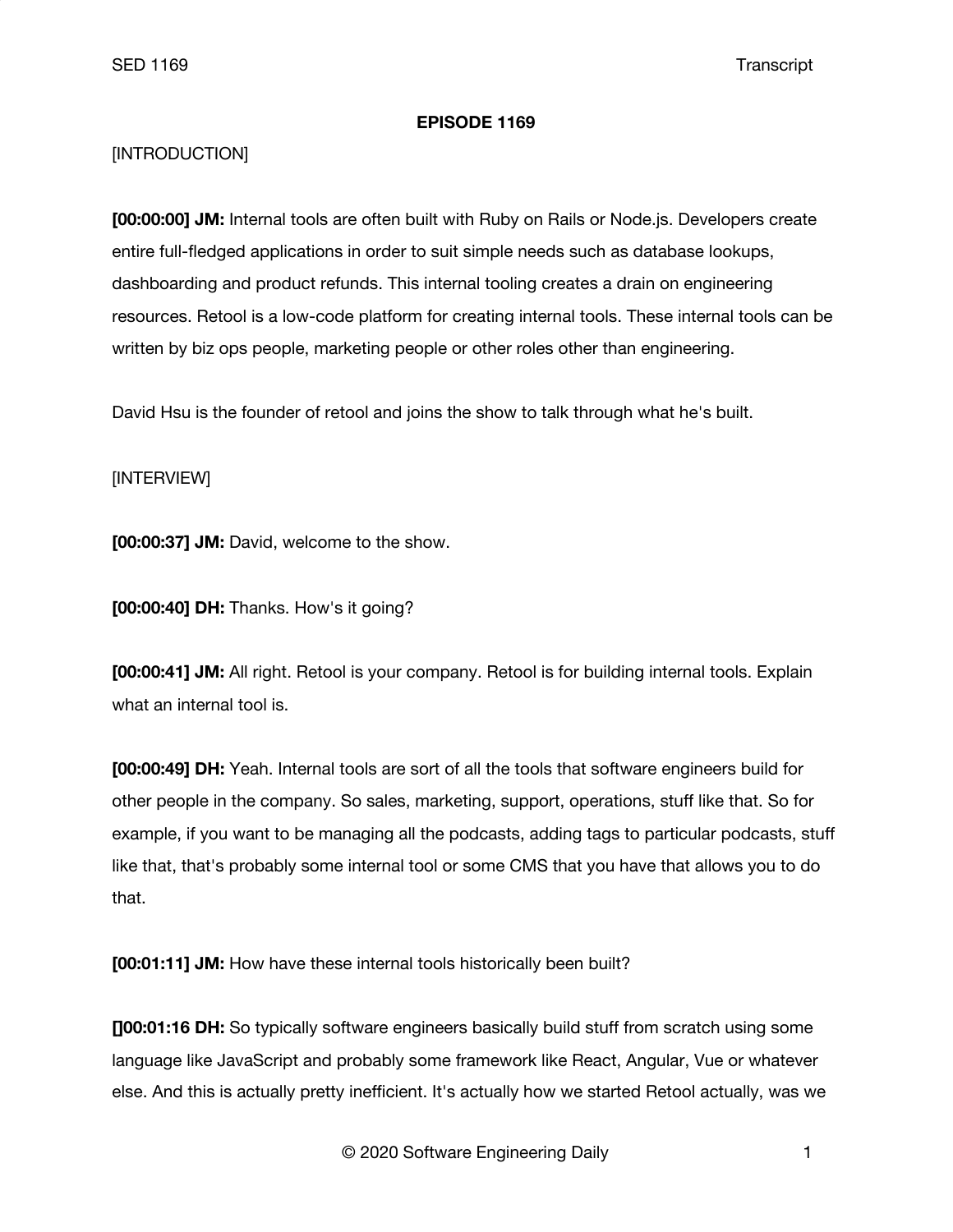ourselves built a lot of these internal tools. And after you build a good amount of these, you realize they all do very different things. So some of our customers have tools, let's say, to process withdrawals. Some customers have tools to manage promo codes. Some customers have tools to manage menus for restaurants, a lot of stuff. These all do very different things.

Fundamentally, they actually all have kind of the same building blocks. Probably your tools are not too different either. It's probably just a bunch of tables, a bunch of buttons, a bunch of drop downs, forms, text inputs, that kind of stuff. And so after we built a lot of these internal tools from scratch every time, we ourselves realized, "Hey, maybe there could be a faster way of building all of this stuff. Instead of building it from scratch writing React or JavaScript every single time, what if there could be a sort of much higher level way of building this instead of, let's say, when you drag on a button, when you want to, let's say, build a button, you have to worry about debouncing the button. You have to worry about firing the post request. You have to worry about showing errors when it fails. And that's actually a lot of code to actually write.

And so all these tools, the way you build them is you build them from scratch, right? You sort of write JavaScript probably using a framework like React, and it is quite slow to build all this stuff from scratch and it's quite tedious. And so when we ourselves built all these tools over and over again, we were thinking to ourselves maybe there's a faster way of building all this stuff. What if there are higher level way of building all the stuff? So that's basically Retool. So in Retool you use a drag and drop interface to build something like 50% or 60% percent of what you're looking to build. And then the last 30% or 40% is then built – You write a little bit of code to sort of customize exactly what you want.

#### **[00:03:15] JM:** Why do you start working on retool?

**[00:03:17] DH:** Sure. Fundamentally, I think good engineers are to some extent lazy, because they don't like doing the same thing over and over again. And so in our case, we ourselves have built so many internal tools before that eventually after you build 10, 20, 30 of them you realize there should be a faster way of building this stuff. And so the exact inspiration point actually was when we started retool we were looking – We were sort of building internal tools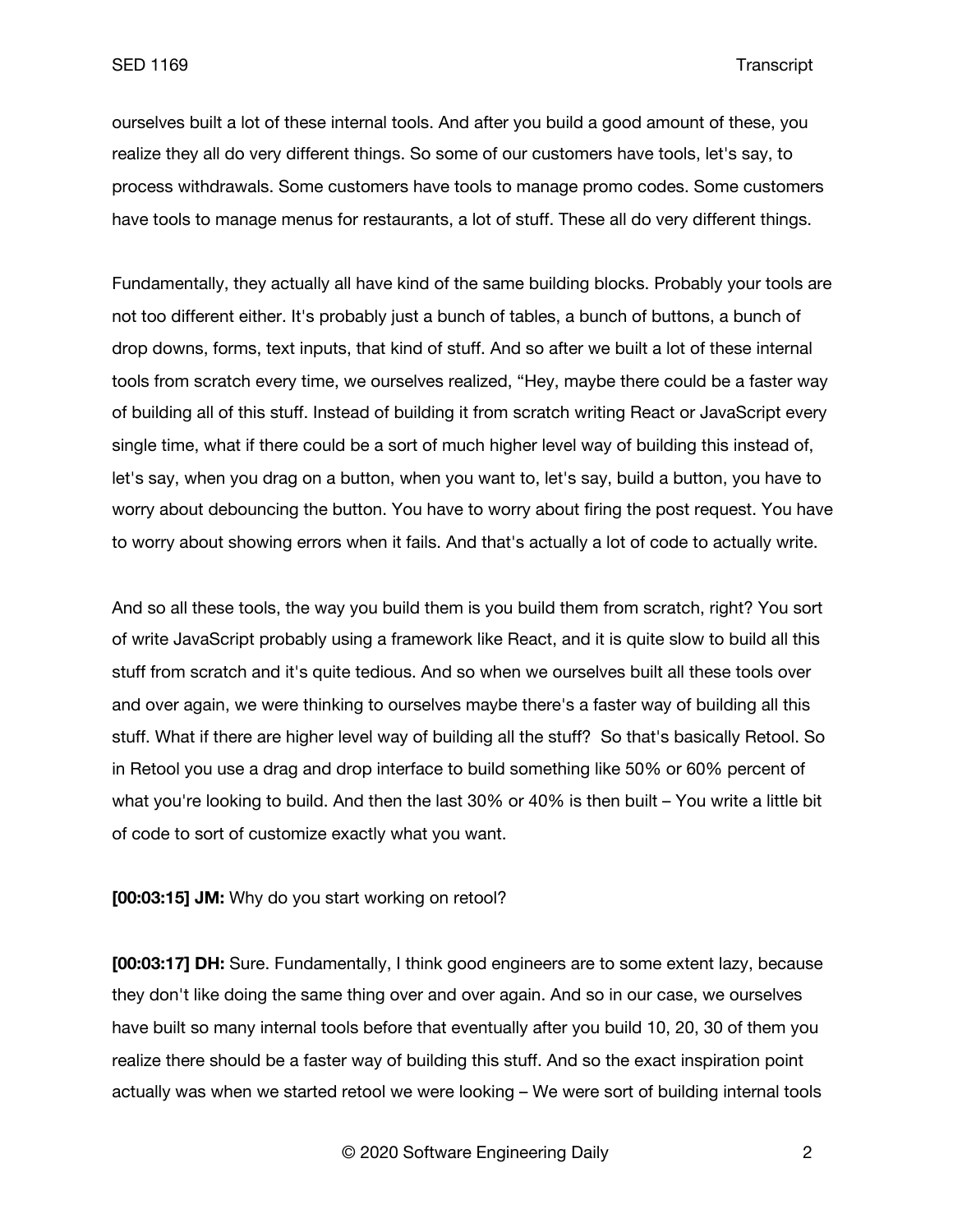to do a lot of things. We were starting a fintech company at the time, and some things you have to do include, for example, when someone tries to withdraw money, you have to verify who they say they are. So we do some KYC, you have to do AML. KYC is know your customer laws. AML anti-money laundering. There's a lot of fraud as well when people are sending money back and forth.

And so for all these tools what we would do is we'd actually build maybe the first half or so in some sort of open source BI tool, probably something like Metabase, maybe Tableau, Chartio, etc. There's 30 of these BI tools. But then when we actually want to take action on that data, so let's say we look at the withdrawals of Metabase, we say select star for withdrawals, order by id descending or something. So we see all withdrawals. But then when we actually want to go and approve them, there is no BI tool that allows you to actually write data back to the database. If you sort of look at the 30, 40, 50 BI tools, none of them support that.

And so when we had to do that is say, "Okay, well, now we can see the withdrawals. Now we actually have to go build a tool or go use the console." And so at the beginning what I would do is I would open a Rails console and then go find it's like w equals withdrawal dot find open parent 42 close parenthesis or something, w dot approve xclam to make it actually work. But of course this is really inefficient, right? Like I can use the console, but when we started hiring people, we certainly did not want to give people console access. And so then we actually had to go create sort of bespoke internal frontends built. I think we actually built an enclosure script for fun. But I always had to sort of build these frontends from scratch basically just to write back to the database.

And so to us that seemed really stupid, because these BI tools are sort of very good for reading data from your database. But as soon as you want to write data, you have to start entirely over from scratch. And so that was to some extent the inspiration where, "Hey, all these BI tools are very good for sort of -" If you, let's say, you want to chart one table, you can write SQL get table get chart. It's already commoditized. But there's nothing similar for writing back to a database or to an API. That's what we'd call sort of internal tools original applications basically.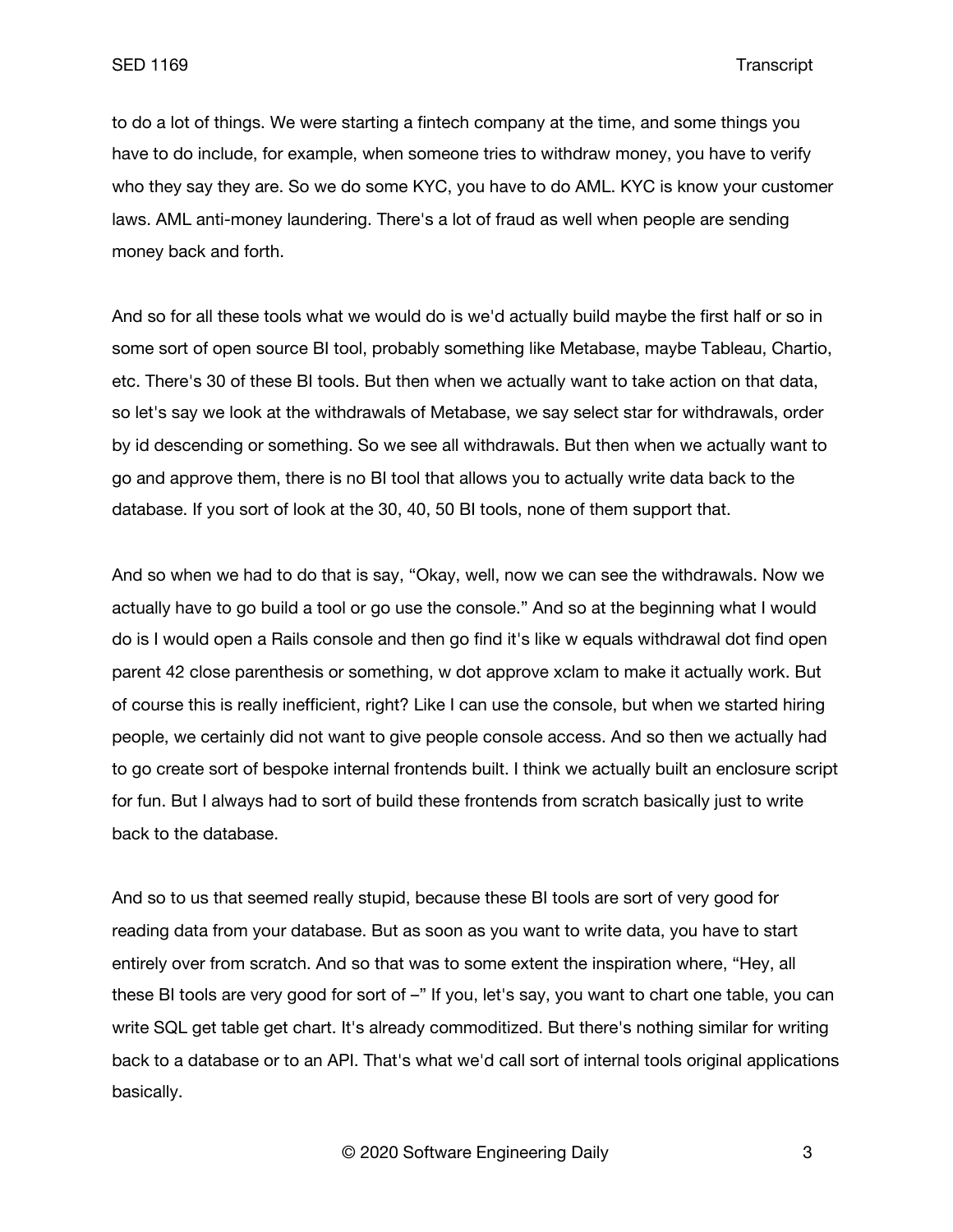**[00:06:01] JM:** You first started working on it in 2017. Tell me about the initial version of Retool.

**[00:06:07] DH:** Yeah. The initial version was very basic. When we first started, I think we basically supported one workflow, which actually turns out to be a very common workflow. But basically sort of one workflow, which is you want to see a particular table, let's say users, for example. And then you want to be able to search those users. Do something against the users. Maybe change a boolean field or something. And then see another table that has a foreign key somehow connected to users. So maybe it's users and transactions, for example. Or users and purchases or something like that. And so that was fundamentally the use case that we solved, sort of crud on top of two sort of semi-interconnected tables basically. And then we just started showing that to customers, and surprisingly that is actually a pretty common workflow. Sort of seeing two linked tables and doing something, searching would be the sort of first one, taking action the first one. Second one doing actually the second one. And so that's where we started.

And then, as you can imagine, customers started asking for a large amount of things. I think what's interesting about Retool is that it's almost like a new IDE or almost like a new programming language. It's a new way of building applications, right? It's fundamentally quite different from using React or whatever else. It's a visual way of building all these stuff. And so the challenges we face are quite broad. So in particular, for example, I'd give you like a small example feature request that became quite big or that became sort of quite important for us was when we were working on the table component, the sort of amount of requests for modifications or sort of advanced customization of table components kind of mind-boggling. People would ask, for example, "Hey, can I color particular columns? Can I sort by multiple columns? Can I actually map the columns themselves?" So instead of showing, let's say, the ID, I want to show the ID times 10, for example. And so we had to sort of find ways to support all these things, know multiplying ID by 10 is not a reasonable request, right? And so I think the interesting part about Retool is that it is sort of so broad. It's like building a new programming language. So you have to support a lot of things. Retool is sort of very broad as a product. And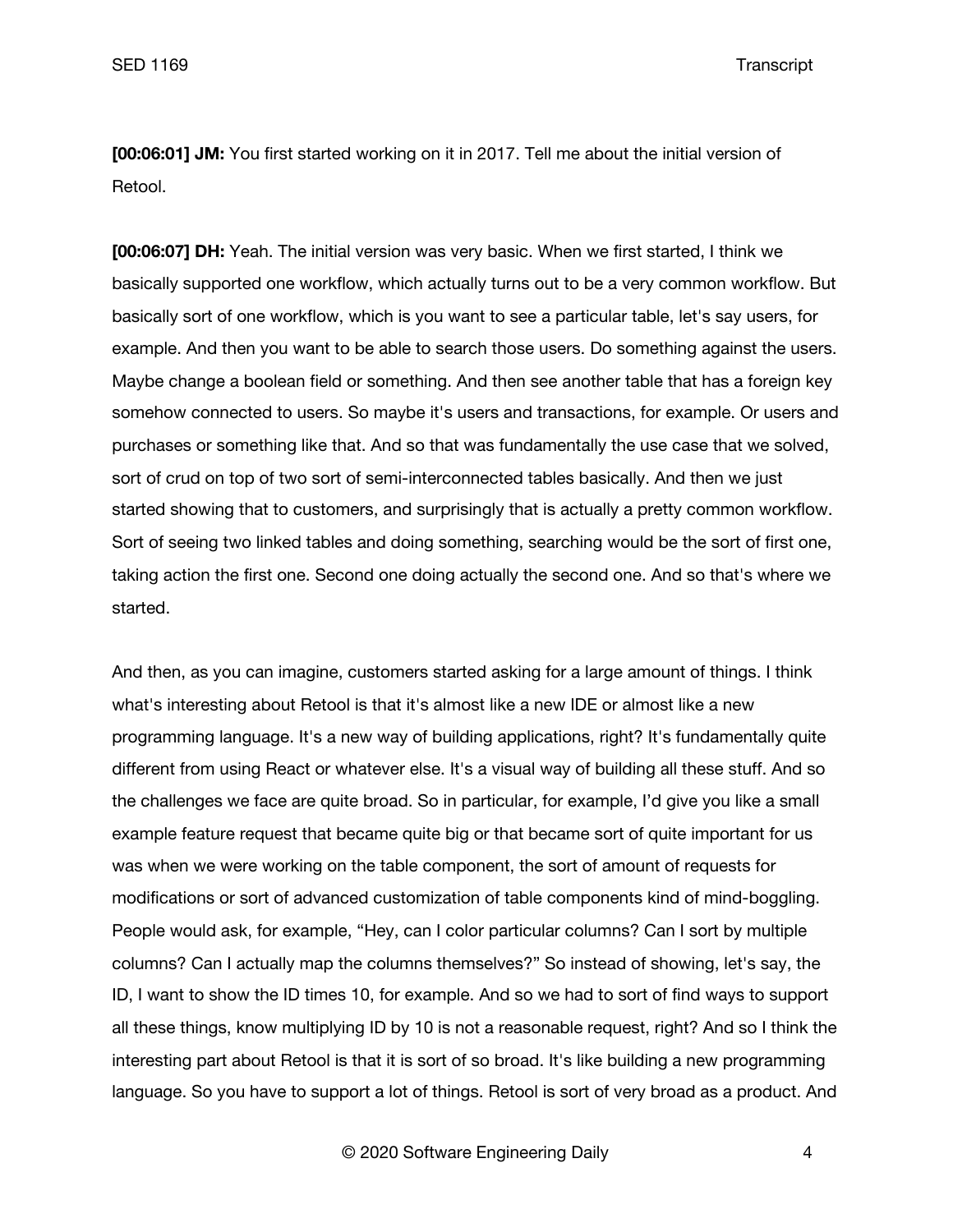so if you think about all the things you have to support, if you think about a programming language, a programming language has to allow you to do practically anything. And if it doesn't or if it's uncomfortable to do something, I've actually changed the program language to allowing you to do it better.

So the interesting thing about Retool is that the work to be done really is quite broad and it's quite interesting because of that. I think if you had told me that you're to work on building internal tools for the rest of your life, I think that's interesting. But telling me that I get to work on a new programming language or a brand new way of building applications, I think that is really, really quite interesting.

**[00:09:02] JM:** Tell me about the stack that you used to initially build Retool.

**[00:09:06] DH:** So we got quite lucky uh in the sense that we started at quite a good time. So the frontend the backend are pretty simple. So the frontend is JavaScript. And we might go over to Typescript maybe a year ago now. I think we're 90% of the way there now. We just found a lot of bugs that we could have called types basically. So anyways, JS type script on the frontend. And on the backend mostly JavaScript today, maybe 50% of the migration there to Typescript and node in the backend.

The part where we are really lucky though is that we ourselves deploy via Docker and Kubernetes and that has actually enabled us to release on-prem versions of Retool that are just Docker images that are quite simple. And so now today a large amount of our larger customers actually run Retool on-prem. I think that's interesting for a variety of reasons. The reason they run it on-prem is because they have security considerations or maybe they have, let's say, continuity considerations. And so when you're running Retool on-prem, no matter what happens to Retool as a company, you will continue to have Retool running forever sort of in your own infrastructure.

And all this on-prem stuff is only possible because we started it around mid-2017 when Docker and Kubernetes became quite popular. And so for us, to deliver on-prem versions of Retool,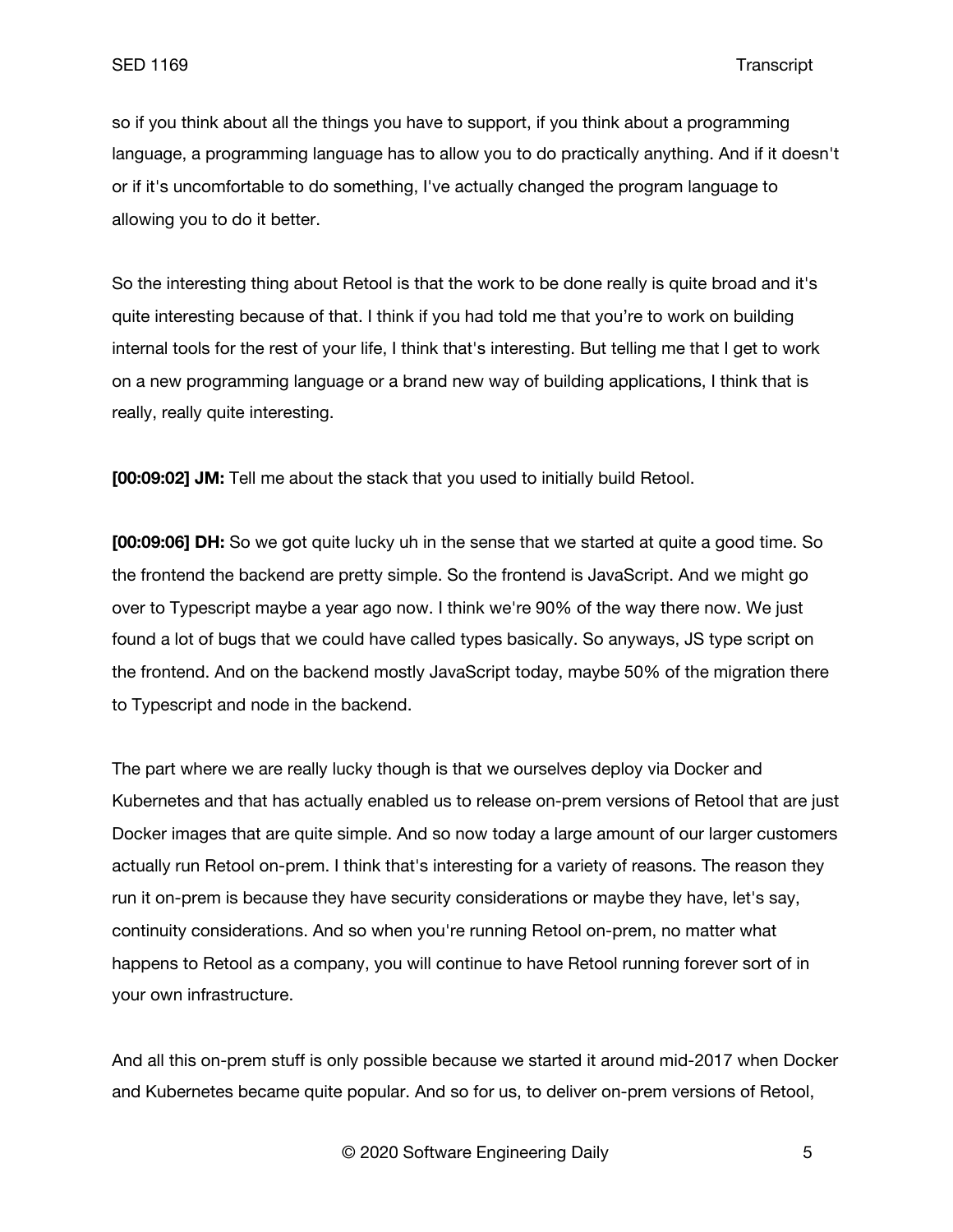it's exactly how we host Retool ourselves. And so it's really quite simple. Had we started three years before, I think it would have been substantially harder. It would have been via Chef, via Puppet or whatever else. And supporting on-prem would have been a whole different ball game.

**[00:10:38] JM:** So given that the stack was pretty a self-fulfilling prophecy, what were the difficulties in getting the first version of Retool working?

**[00:10:47] DH:** Oh yeah, I think there were a lot of challenges from a product and from a technical perspective. So from a product perspective, going back to this analogy, it's kind of like a new programming language, right? And so a lot of things we'd have to consider, it's like do we want to build that into Retool or not. And to what extent do we want to support it or do you want people to hack it? So let me think of a good example here. Maybe a sort of small example is Retool supports connecting to any REST API or even any GRPC or GraphQL API. But for some very popular services such as, let's say, Stripe, we actually have a built-in connector that you can use where it sort of shows the documentation for every endpoint that you could potentially be hitting. Tells you what parameters you need. We basically generate it from the OpenAPI or Swagger spec basically.

And so this is a small thing, but to put to consideration is what APIs do we support natively versus what APIs do we just let you sort of hit via REST or GraphQl or GRPC basically? And that's one small example, but there are more advanced examples such as tables. In tables, we could allow you to specify which color to color every cell. We'll give you like a drop down or something. But we decided not to do that. We decided instead we just let you write JavaScript and sort of decide what color the cell should be. And so that way you can choose any hex color you want and you can even in fact even make conditionals. You can say, "Hey, if let's say the cell value." And so you can use JavaScript to customize the color of every cell. And so you can say, "Hey, if this cell value mod 2=0? Then it should be green. Otherwise it should be red."

And so that's an example of something that maybe it's slightly harder for a non-technical user to grasp, but dramatically increases the flexibility of Retool itself. And so that's an example of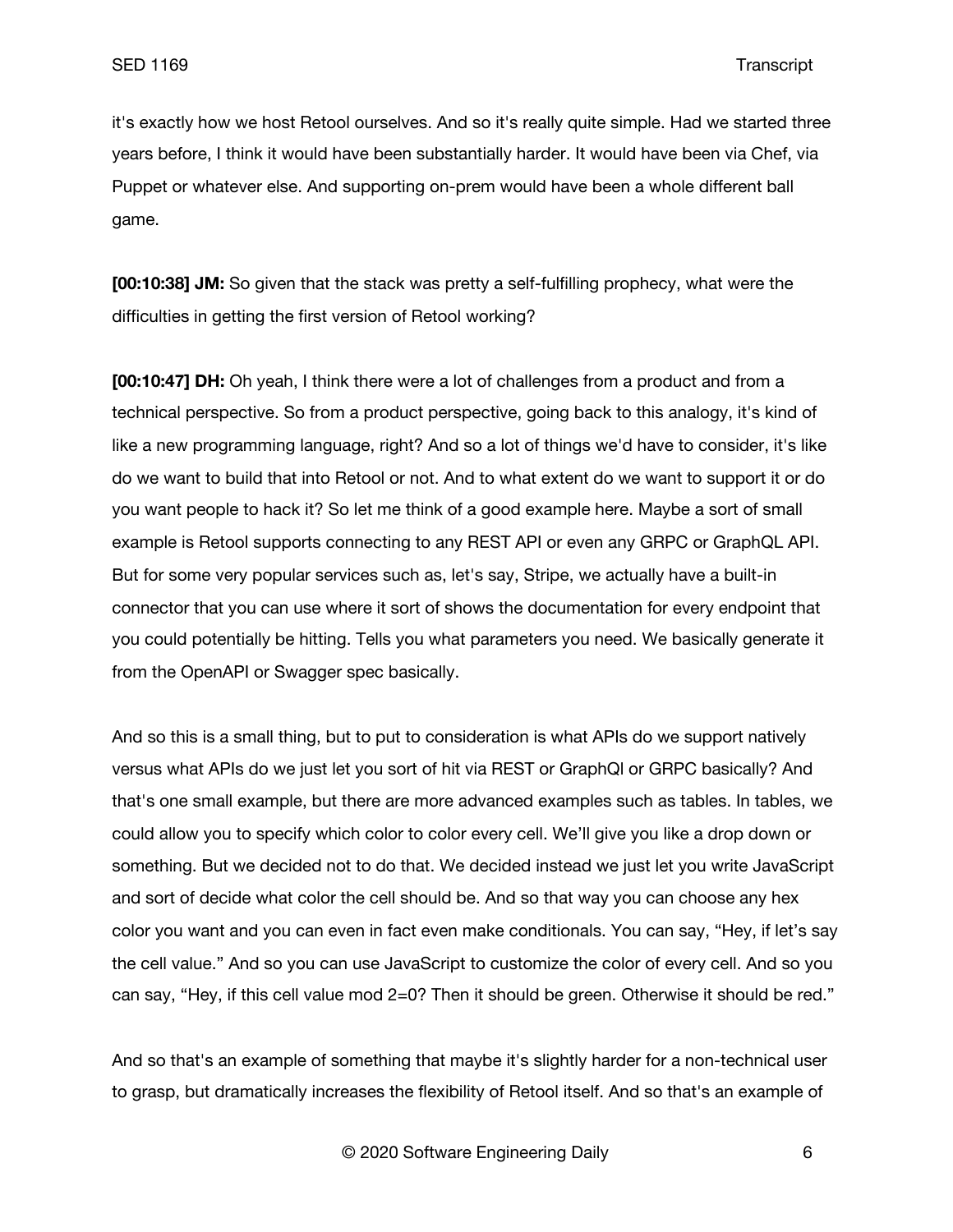interesting product decision. A similar thing is if you're, let's say, working on a language, let's say, like Ruby or JavaScript or whatever else, you have to think a little bit about whether you want to add, let's say, new features into JavaScript, for example. For example, ES has, for example, constants, right? And so that's a feature that it's similar to sort of thinking through is that good, is that bad? What does that enable? What sort of downsides are there? That's sort of the kind of stuff we think about for a product perspective from building Retool.

From a technical perspective, a lot of the challenges have to do with scaling and security. So for example, on the security side, the fact that you can write JavaScript and Retool is tremendously powerful, but actually also tremendously scary, because in some cases, for many of our customers, our customers may not even trust their own employees actually. And so we actually isolated the JavaScript and we run it in a sandbox. And if you don't do that, an employee or a creator of a Retool app could actually exfiltrate from the Retool end user their credentials or their cookies and stuff like that and then send them back to sort of any endpoint they wanted to. And the fact that we sandbox is prevents that.

And so there are a lot of interesting considerations over there on the security side. On the performance side, as you can imagine, because we're connecting the databases and APIs and potentially piping lots of data through our back ends, there's a lot of stuff we worry about there as well. In Retool today, I think we have a lot of work to be doing on the performance side certainly.

**[00:14:10] JM:** All right. Well let's go through an example of a modern internal tool I might want. So we have a Google Spreadsheet at Software Engineering Daily that manages all the podcast guests that are coming up. We have their email addresses, and let's just say I want to send an email to all of my podcast guests, what would be an experience of doing that?

**[00:14:31] DH:** Yes. Backing up very briefly, I think what's interesting if you think about Retool is sort of – And which use cases is good? And so a good example is exactly the sort of guests coming up. If it's stuff that you enter manually by hand, oftentimes Google Sheet is sort of well good enough for what you're looking to do. If you have 50, 100 rows, it's pretty easy to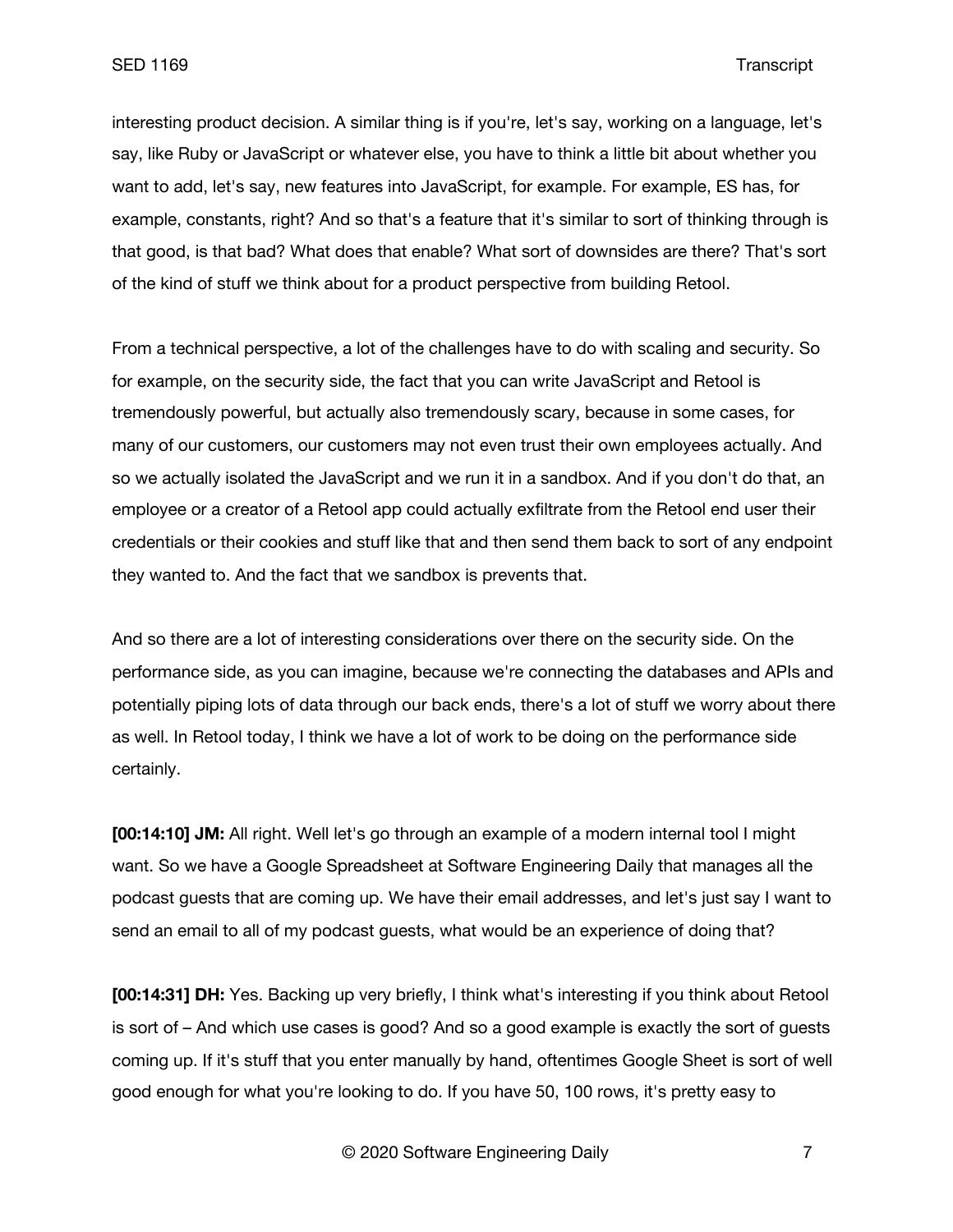manage that. And so if you have something like 50, 100 rows of manually entered data, a Google Sheet is actually pretty good for that. It's pretty straightforward to manually enter the data and you don't have to worry too much. You don't have that many advanced UIS on top of this or you don't need such advanced UIs on top of it.

However if let's say SE Daily has been going for a decent amount of time now and you guys have a lot of episodes. I've been a listener. I'm guessing this stuff is sort of a database somewhere where you have sort of all the previous guests. You're like, "Okay, this guest hasn't been around for maybe two years. It's time to check back in on them. Maybe bring them back on again if you get an update and sort of how things are going, etc." If that stuff is stored in a database, then the only way to build an application on top of the database is really writing code. And that's typically writing React or writing JavaScript and using React.

And so where Retool sort of comes in is if you're really looking to build a UI and the sort of comparison or the sort of the best next option is React. Then Retool is quite good for that. If you're just managing a few rows inside of Google Sheet, probably Google Sheet is actually better for that. But anyways, to go back to your original question now, we do support Google Sheets as a backend. And so you can actually connect Retool to Google Sheets. And so what you can do is launch Retool. You basically log in via Google. Choose sort of the files you want us to give us access to once you select the spreadsheet. And then what you can do is you can start building UIs on top of that very quickly. So you can, for example, drag on a button. Maybe you want to drag on a table first to show all the rows in the Google Sheet. And you can enable multi-select on the table. So you can actually go select multiple guests that you want to email or something or you want to select all, select all of them, and then you might want to drag on a button that says, "Hey, you can configure the button on the right hand side with a bunch of properties." And so you can say, "Hey, this button should actually go make a post request, let's say, to MailChimp, or Sendgrid," or whatever your email sending service is. And then you can sort of design your email and send through MailChip or whatever else and say, "Hey, when I press this button, I want to send the post request and actually send that email." And so it's fairly simple. It would take maybe two, three minutes to build this. Whereas uh if you build it from scratch fire React, it would probably take substantially longer. You probably have to worry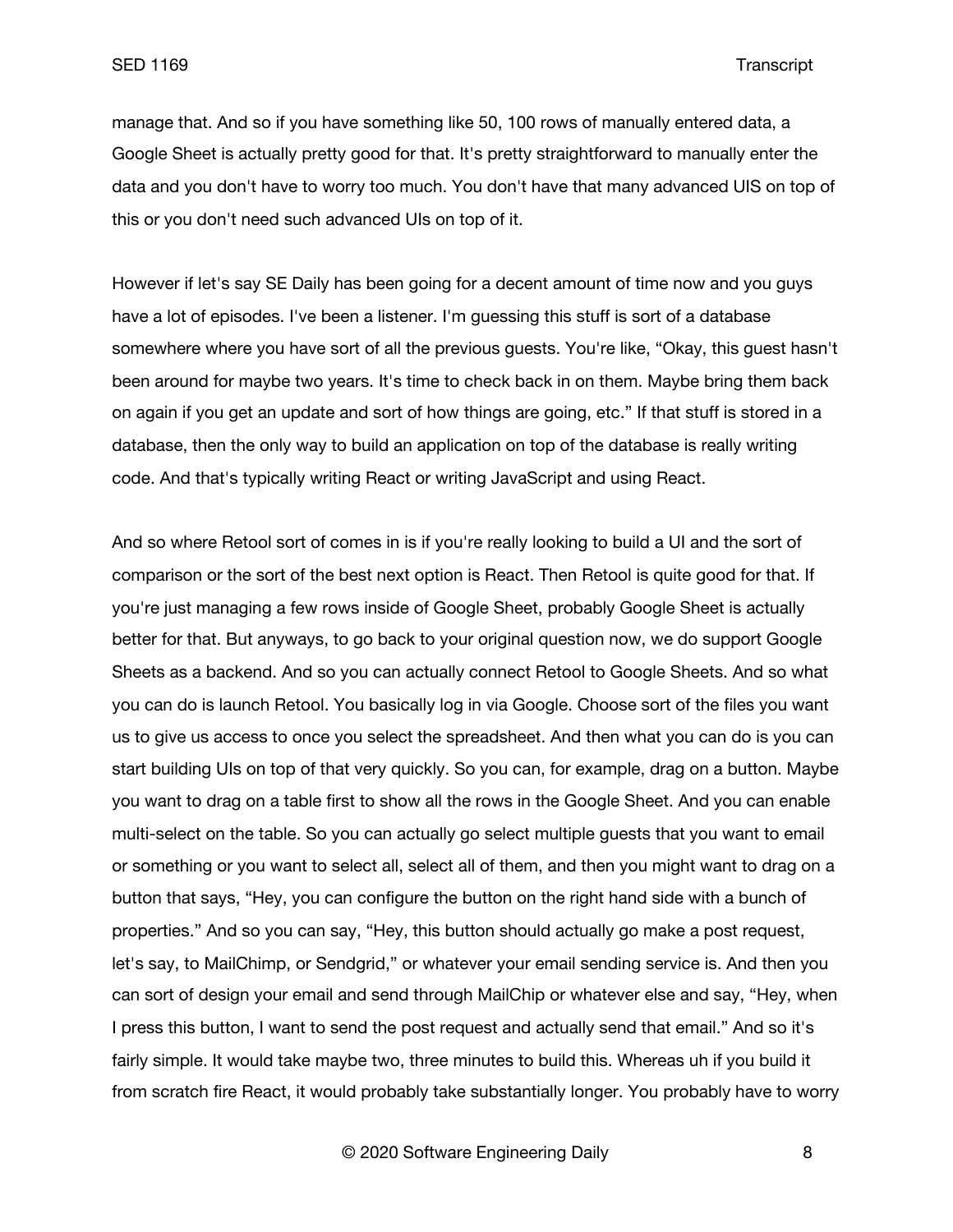a lot about oauthing into Google Sheets, which itself is – The Google Sheets API is quite difficult to work with. But then also sort of manage your credentials, MailChimp, etc., stuff like that. So building it from scratch prescriber may take you a few hours and Retool will probably take maybe five, six minutes, something like that. So substantially faster.

**[00:17:29] JM:** Ok. So if that's a simple example, let's go through a complex example. Tell me about a very complicated app.

**[00:17:34] DH:** Yeah. I think a good example is if you think about very complex workflows, and these are primarily in sort of larger companies. So let's say that you are, for example, Plaid. Plaid is a customer of ours. And Plaid at this one is a fairly large company. We have a lot of things going on inside there. And a lot of things are very sensitive, right? Let's say someone is trying to get access to a bank account. So let's say you take a customer like Plaid, for example. Plaid is a fairly large company now. They have a lot of things going on internally, and they have sort of various levels of support reps. And so they have a level one support rep that if you write in and you say, "Hey, for some reason, I try to get the balance for this particular customer's bank account and it returns. The number is actually wrong," let's say. You're a developer, you're just testing it. You're like, "Hey, I'm testing it on main account." For some reason the balance is wrong. Plaid probably wants to go build applications that allows Plaid themselves to go call their own APIs or to see your – Just go test their own API and see sort of transactions or the balances in a particular bank account.

However, they probably don't want, let's say, a level two or level three support reps to do that. Instead they may only allow level six or level seven sport reps to do that. And so you can imagine there are sort of a lot of these sort of more restricted or more sensitive, let's say, applications that a company may build. And they only want to show these applications or these capabilities to, let's say, particular sets of people inside of the company. Or maybe when you sort of take an action on a particular user, let's say, Plaid in this case, maybe let's say creating new promo code, for example, that saves the user a substantial amount of money in their contract. In order to do that, potentially, you want to go through sort of various levels of approval.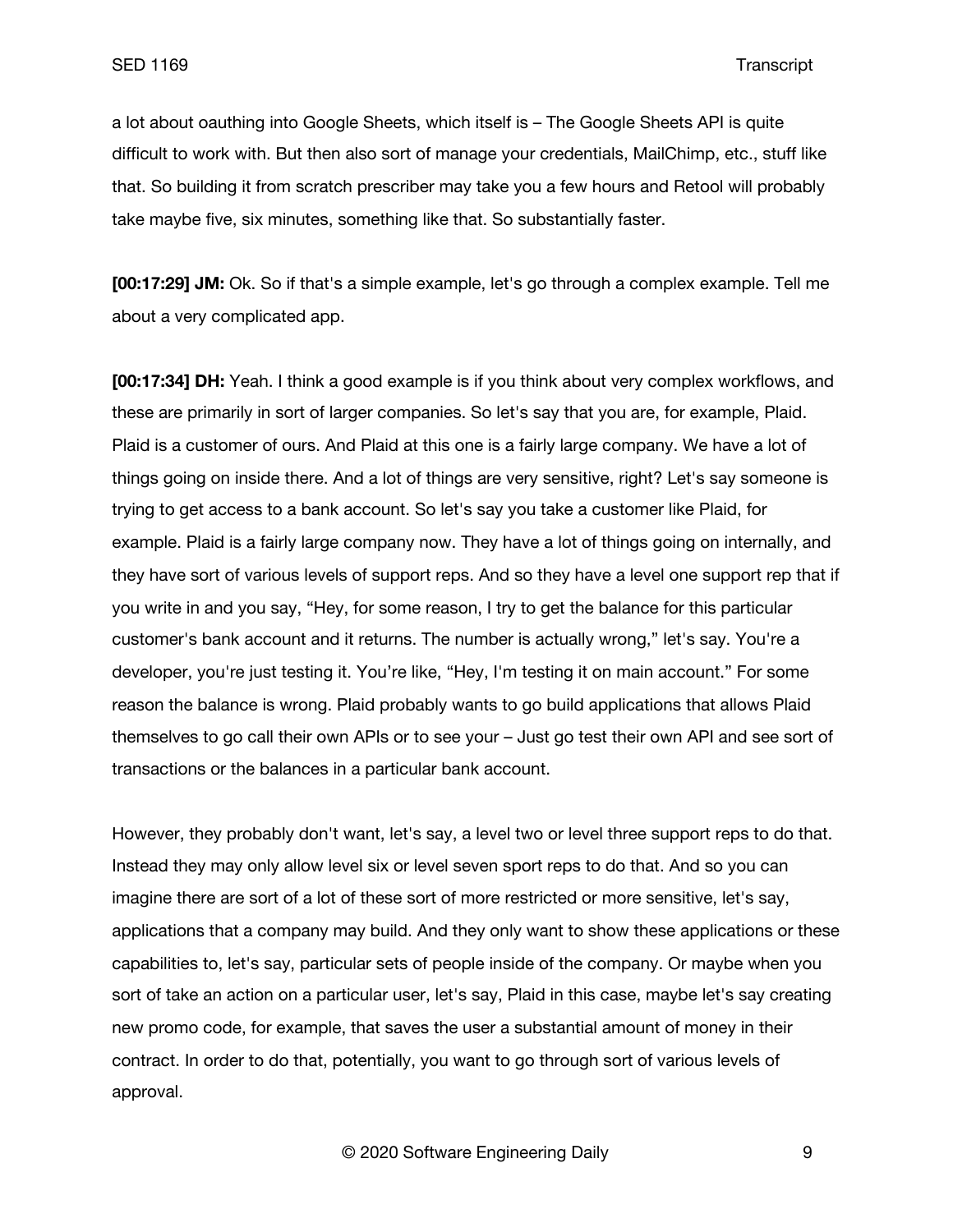SED 1169 Transcript

So maybe the account executive themselves can't do that. They actually need to escalate to the head of sales who can then approve discounts up to 20%. And then you can go to the VP of sales who can approve discounts about, let's say, 50% or something like that. And so these are examples of applications that start becoming quite complex in terms of sort of the operations around them or who can use them? Who needs to approve every action? That kind of stuff. And that kind of stuff, if you try to build that in-house, it'd actually be quite difficult. You'd have to basically build some sort of voting or consensus system where you say, "Hey, for particular API endpoints, we want to actually go ping three people to sort of get their approval on them,, or for withdrawals, or let's say discounts about 50%. We actually want to get three people from this level or seven people from this other level and whichever one comes in earliest is fine basically."

And building that from scratch it's actually quite difficult, right? Whereas in retool, it's basically supported out of the box. And so you can say, "Hey, this particular query that turns out a post request to make a new discount actually should be protected and it should be protected and it requires approval from these groups that we can actually sync to Octa or any sort of single sign-on provider." And you can say, "Hey, it requires three approvals in this group, or five from this group, or seven from this group or whatever else." So that's an example I would say of a more complicated application. That would be very difficult to build in-house. You'd probably have to just go write a lot of code in your backend to go support this. But in Retool we support directly out of the box, which makes it substantially faster.

**[00:21:06] JM:** How do you use Retool at your own company? How do you use Retool at Retool itself?

**[00:21:11] DH:** Yeah. So as you can imagine, we have a good amount of internal tools that we build ourselves. For example, when we manage and on-prem deployments, on-prem deployments have a license key. And so we create license keys by a Retool app that we build ourselves. We manage a lot of the analytics stuff as well. So a particular user writes in and says, let's say, "Hey, my app is broken," for example, "and I don't know what caused it, but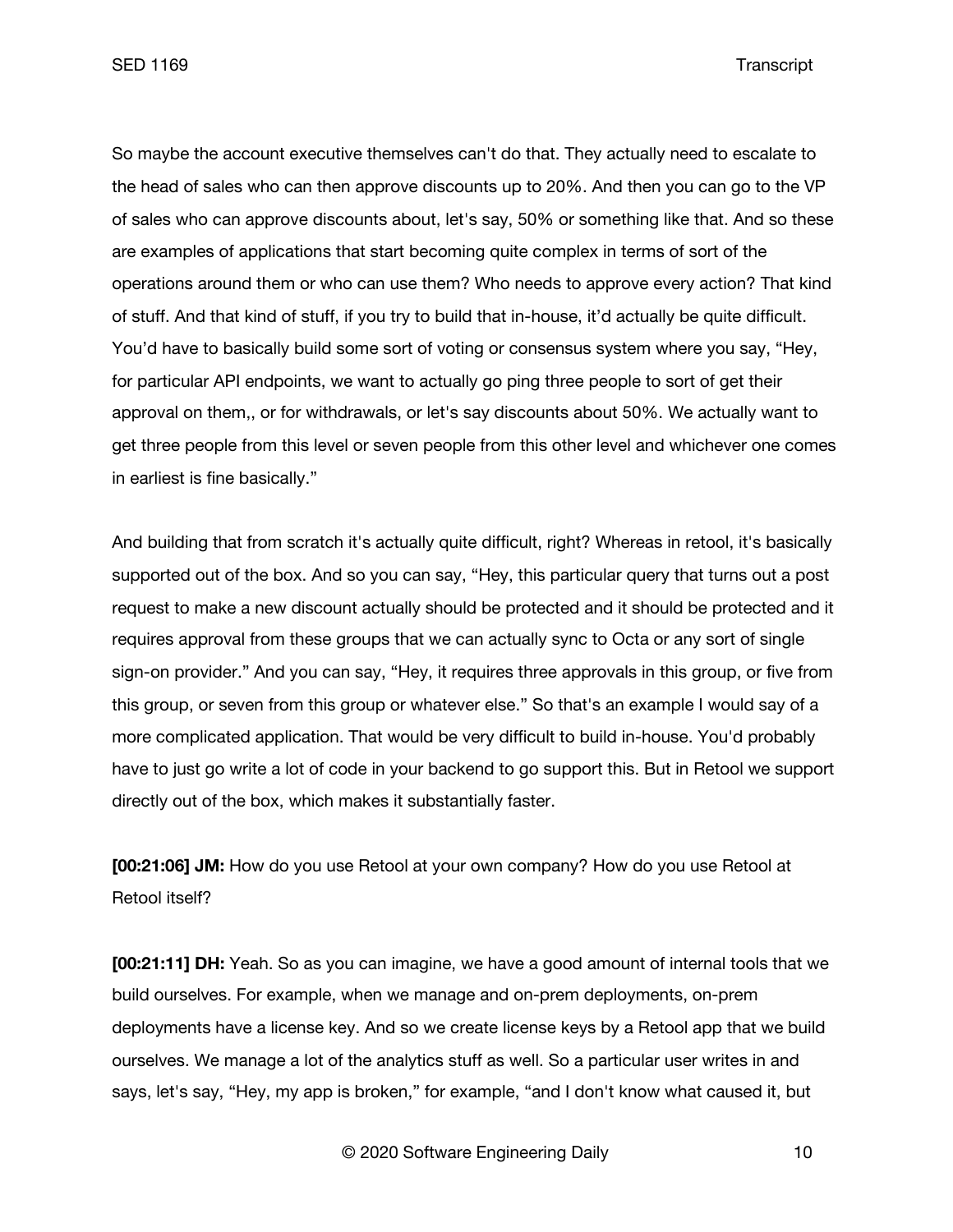could you please revert back." This is for non-on-prem customers. For cloud customers, "Could you please restore it back," let's say, "three days or something. It's easy for us to do via Retool as well. So primarily I would say for support in operational use cases.

Actually a pretty interesting use case too is on the sales and engineering side. On the sales side, I don't know if you've ever tried using Salesforce. It's quite slow. It sort of I have not never met anyone who really enjoys using Salesforce, but everyone uses it obviously. So any sort of legitimate SaaS company uses Salesforce. So we use it ourselves. But we've actually built our own frontends on top of Salesforce to let our sales engineers enter data into Salesforce better. Because Salesforce, if you sort of go to let's say the opportunity field, which is how you manage the opportunities sort of any given person is working on, it's actually quite difficult to enter data into there. It doesn't have very much context. It shows you all the fields whereas you only want to edit one or two of them. And so this is quite bulky, basically. We ourselves actually built an application on top of Salesforce, basically on frontend and top of Salesforce that makes it substantially, that makes Salesforce substantially nicer to use. So that's an interesting example as well on the sales side.

On the engineering side, I think this is actually really quite interesting, is there is this internal tool that Stripe themselves built not using Retool that basically allows engineers to every day wake up and see sort of where their PRs are at. And so it's built on top of GitHub and it basically shows you, "Hey, of the PRs that, where you are the reviewer, which ones are blocked on you? Which ones are ready to merge? As well as for the PRs you have out, which ones are waiting on review? So you should go ping people to make them review your PR as well as which ones are also ready to merge. And this is an example of an app that if you go to sort of four separate screens in GitHub, you can go find this data. But GitHub actually does not have a sort of single view of all of this.

And so what Stripe did is they actually built an internal tool that allows their engineers to sort of get a sort of bird's eye view of all the PRs they have sort of waiting on them or blocking others so they can sort of move their PRs forward. And so this is an example of a Retool app that we've built in-house, but we actually also turned into a template. And so you can actually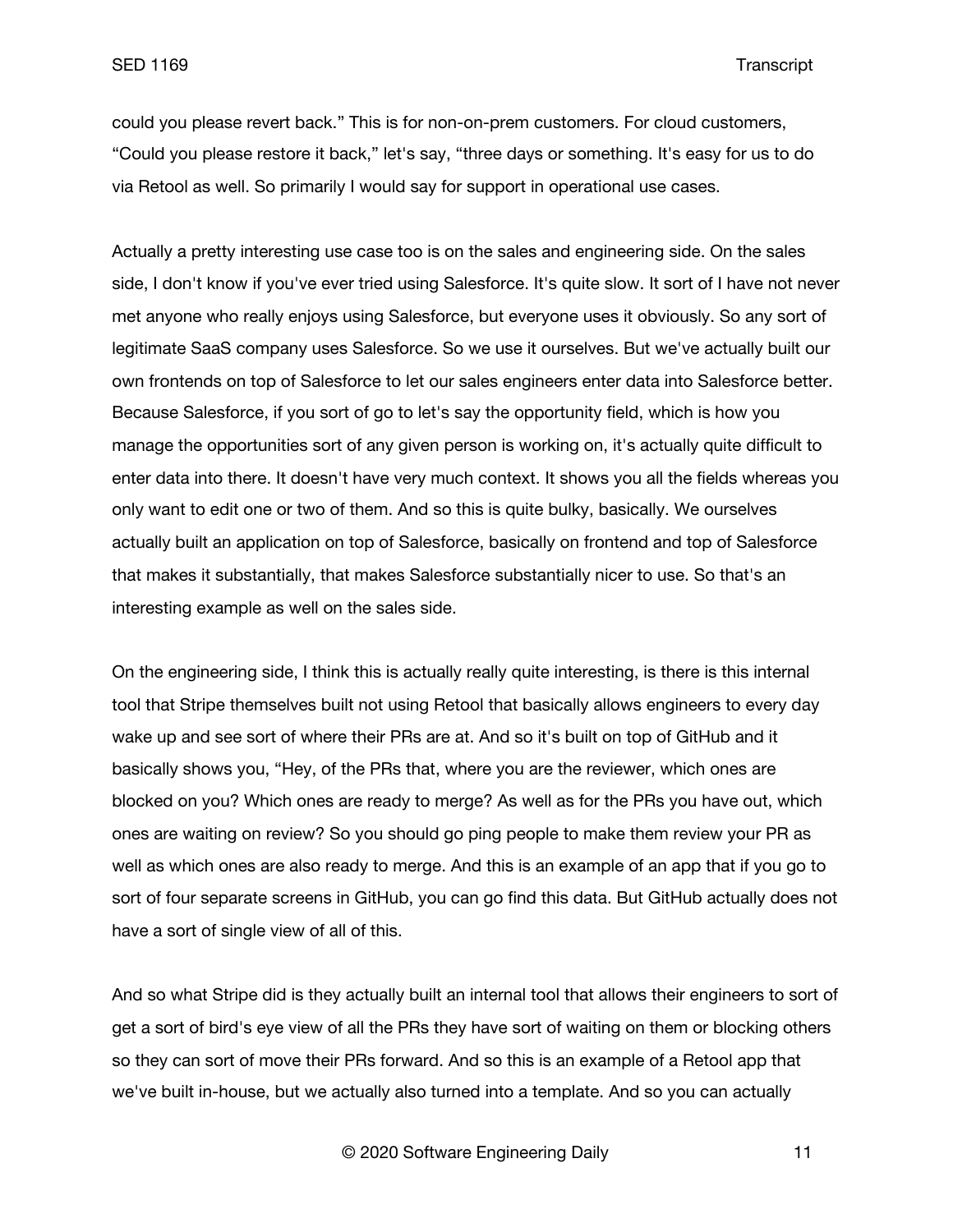directly go to retool.com templates and clone this application and then just log in via GitHub and you can just go use this app yourself. And so I think that's sort of an interesting side effect of Retool, is by sort of commoditizing internal tools across different companies, we can sort of enable all companies to substantially up-level their quality of internal tools as well as have internal tools that they probably would not have built themselves know to substantially up-level their internal tools.

So we, for example, as a retool app, as a sort of 10% or 15% engineering team, would probably not have spent the effort to go build an internal tool that allows our 15 engineers to go track GitHub PRs. But because it's a template to Retool that now we can just directly go and clone, we get sort of the internal tools that Stripe has without having to build them in-house. I think that's an interesting side effect of a Retool.

**[00:24:49] JM:** Retool is a very detailed application. There're lots of data sources, UI components, APIs to connect to. there's this big end-by-end matrix of possibilities of apps that people could build. And if you want to satisfy this end-by-end matrix of all the different data sources and APIs and different ways that people could build apps, you've got a lot of ground to cover. When you started Retool, was there a specific subset of those components that you were focused on?

**[00:25:21] DH:** Yes. So when we started Retool, we mostly focused on data entry or data editing into databases and APIs. And so these sort of core two resources, we call them sort of backends that we connected to, or Postgres as a database. So we could both read and write from Postgres as well as REST APIs. And so you can make get requests, put requests, post requests, etc. So those were sort of the two main data sources we supported. On the component side, we basically supported text inputs, drop downs, sort of most things you'd find in bootstrap. Maybe the top 10 or 20 components we find in bootstrap.

What I think is interesting is if you think about Retool, it is quite broad. But fundamentally a programming language itself is also quite broad, right? If you think about, let's say, Javascript, you can get a computer or a web browser to do practically anything with JavaScript, right?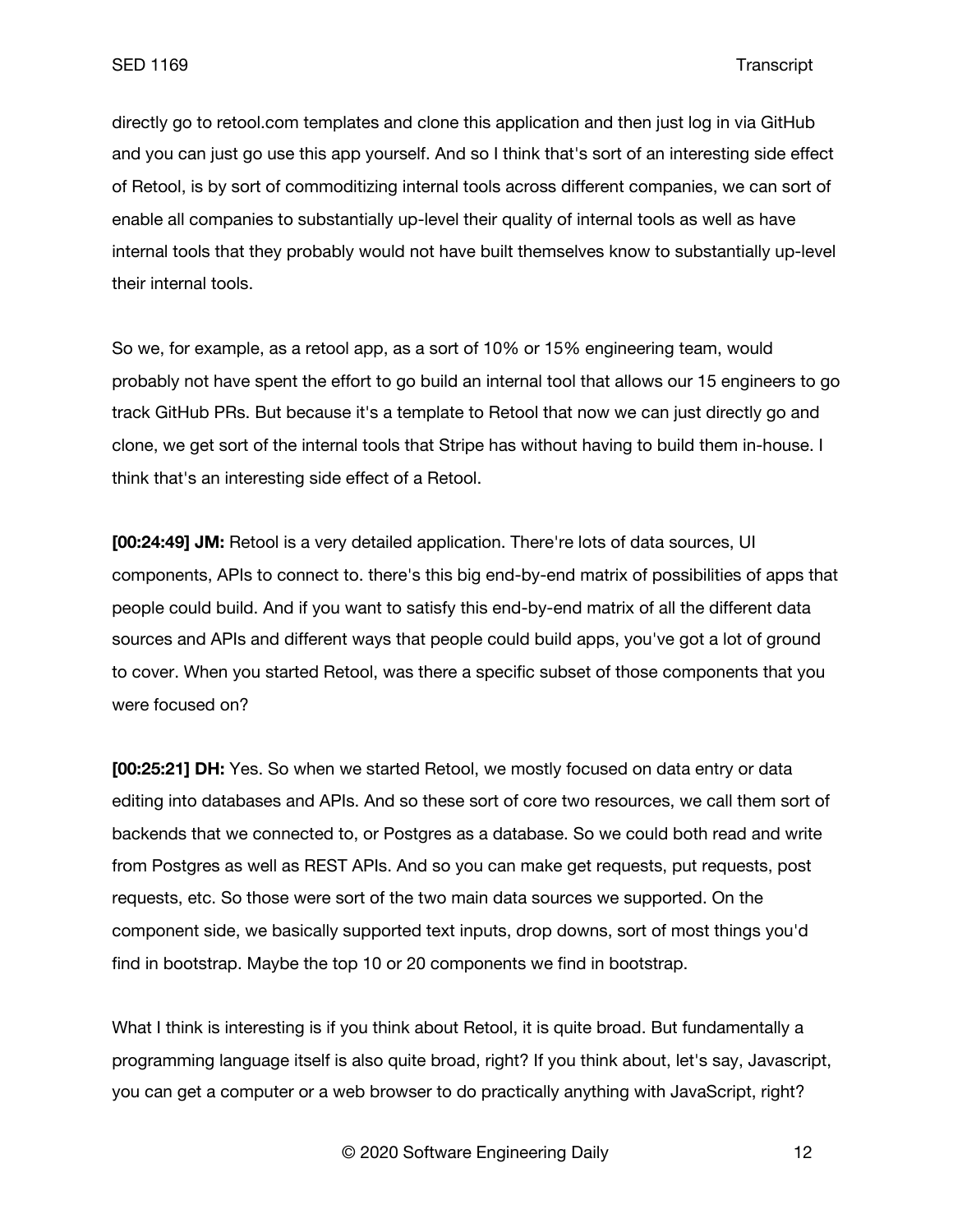And Retool is similar in that regard, sort of the core language or sort of core building blocks of Retool are actually quite compact. It is just that the – Because the building blocks are so primitive, or I mean we improved is not the right word. I think JavaScript is quite primitive, I mean, Retool will be higher level. But nevertheless, the building blocks are quite un-opinionated I would say. The table is not just for, let's say, displaying orders, right? The table can do anything. It's a stable component. And so because the components themselves are quite un-opinionated, you are actually able to build quite complex things with sort of the building blocks that we give you.

**[00:26:51] JM:** Tell me more about how retool actually works, how the editor works. So when I load up a new version of the editor to build a new internal tool, what's happening?

**[00:27:00] DH:** Yeah. So how it works from a technical perspective is all retail applications are basically JSON blobs. And so if you, let's say, build an application where you drag on let's say a table, a button and write two queries, right? So the table maybe pulls in data from, let's say, Salesforce or Postgres or whatever else. So you might write select star from opportunities, right? That's a Salesforce query that pulls in data from Salesforce. That, as you can imagine, is some sort of JSON where the query is select star from opportunities, but query type is Salesforce and there's a bunch of other properties such as you know query timeout. Caching is probably not turned off by default, all that kind of stuff. That's just JSON blob basically. And the table, then you can connect that to that query by saying, "Hey, this table should pull in data from query1.data or salesforcequery.data or something." And so it pulls in data from that Salesfoce query. And again the table just has a bunch of properties. It's kind of like React, right?

If you think about React, if you had a table, you probably have let's say the column widths. You might have, let's say, the data. The data in this case would be a salesforcequery.data. You may have let's say a column ordering, stuff like that. So we sort of have all those props, and that all is just JSON. And so a Retool application is basically just a bunch of these components and a bunch of these queries. And there are some other things too. But fundamentally, it's just a giant JSON blob basically. And so when you first open the Retool editor, it would basically load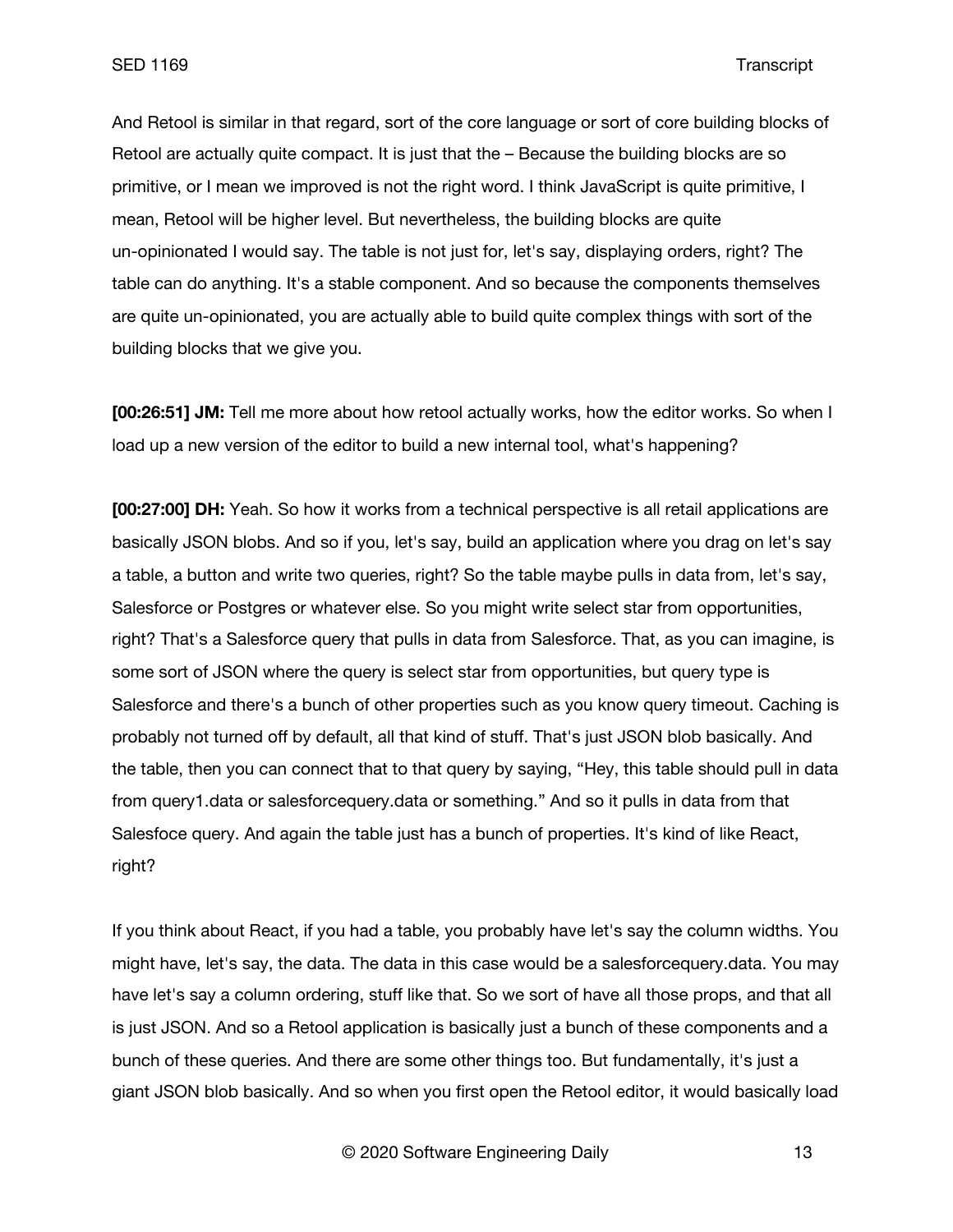the JSON blob from our backend and then we render it on the frontend, and the front end basically takes the JSON blob, parses it and then renders into tables, queries, buttons, all that kind of interesting stuff basically.

And then when you start modifying it, it's right back directly to these sort of APIs to say, "Hey, you added a table at position three-five. This table is of name, Salesforce data, etc." And so that's essentially how it works. And then the interesting thing is because we actually – Because it's actually all JSON blob, you can actually do a lot of things that sort of most I would say sort of low-code or no-code tools would not support. You can actually sync the stuff all to Git. And so I think what's really quite interesting about the fact that it's all JSON blob is actually we actually let you serialize this JSON blob into YAML, which then becomes quite readable, and then sync it to Git. So you can actually do version control on top of your Retool applications. And this is really interesting because it means that you can start doing PRs.

So for example, you can say, "Hey, I'm an engineer building applications, but I actually want to let my support team build simple applications too. And so they can go build these applications, but maybe they can only commit to, let's say, the dev branch. And then they have to request a PR or review. And then I can then as an engineer review the PR and then merge it into master." And so you can sort of get the benefits of writing code. I think sort of a lot of the benefits of writing code are ancillary to sort of writing the code itself. It's really sort of the version control, the testing and everything. And so we support doing all of that even though we let you build the application substantially faster in the drag-and-drop way.

**[00:30:08] JM:** If I build a really detailed complex app, are there performance limitations that I'm going to hit?

**[00:30:16] DH:** Great question. So mostly performance limitations have to do with the amount of data you're piping into Retool or sort of directly manipulating inside of Retool. So if you think about, let's say, you know you have a database that has, let's say, 20 million rows, let's say, and maybe, let's say, 10 million columns, for example, quite large. If you tried writing select star from big table, you would pull in a lot of data. And so the performance limitations are both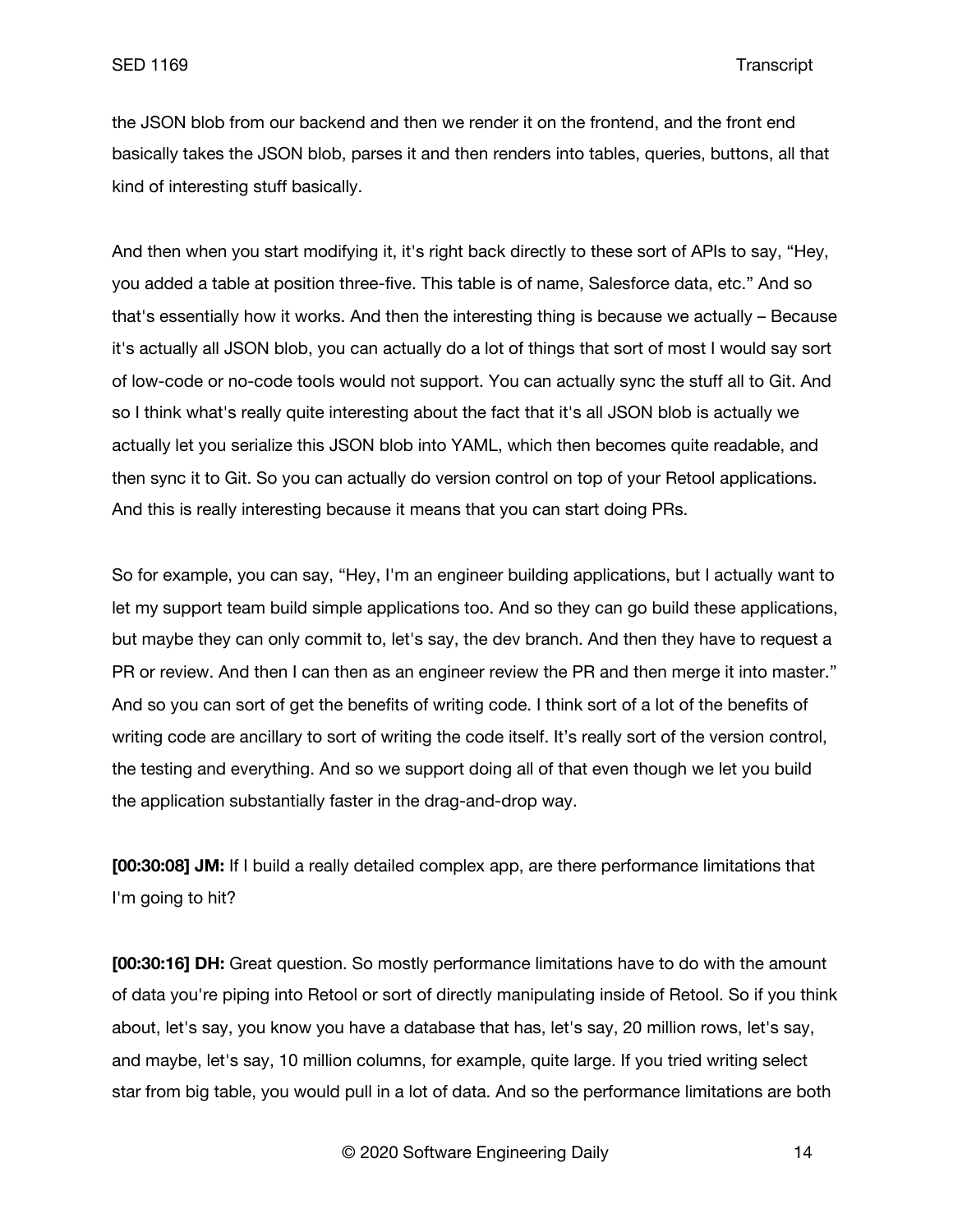on the frontend and the backend. So on the backend, what our backend does it actually sort of connects their database and tries to pull the data. And if the data blob is, let's say, probably be like terabytes or something, that really might take a while. So we don't recommend doing that. And so we recommend using some sort of pagination to pull in, let's say, a limited amount of data. If you're pulling in, let say, a thousand or even ten thousand rows times like 10 or 20 columns, that's no problem.

And then once data is pulled into your browser on your frontend, you then have to worry about performance limitations that Chrome will run into. And so you only have so much RAM on your computer. And so if you tried loading in sort of 10 million row table with 10 million columns, your browser probably will not have a good time with that either. And so the limitations really are with either sort of your database or with your frontend. Retool itself doesn't really do that much to your data. I mean you think about sort of building a web application, right? Let's say you build a simple web app where you are making a Git request that returns a giant blob of data and you sort of put into a table. Really, the performance limitations are regarded the network request, how long does it take for your backend to fulfill that and to send the data to your browser, as well as can your browser handle the amount of data that is in it?

So, really, those are the two limitations. When you're building the applications, there are some performance problems when you have lots of data in a table, because when you actually, for example, drag and drop the table, we re-render the table, right? Because we're using React. And so that does get costly if you have a lot of data in your table. But really when you're using the applications themselves, which is really when you really care about performance, it really is how much RAM does a computer have as well as can your backend return the data performantly?

**[00:32:28] JM:** Tell me about the cloud services that you use.

**[00:32:33] DH:** This is funny. So we actually use all three. So we use AWS, we use Azure and we use GCP. So we use them mostly for different things. Really, most of our stuff is on Azure today. The reason we're on Azure is because when we first started Retool, Azure gave us \$500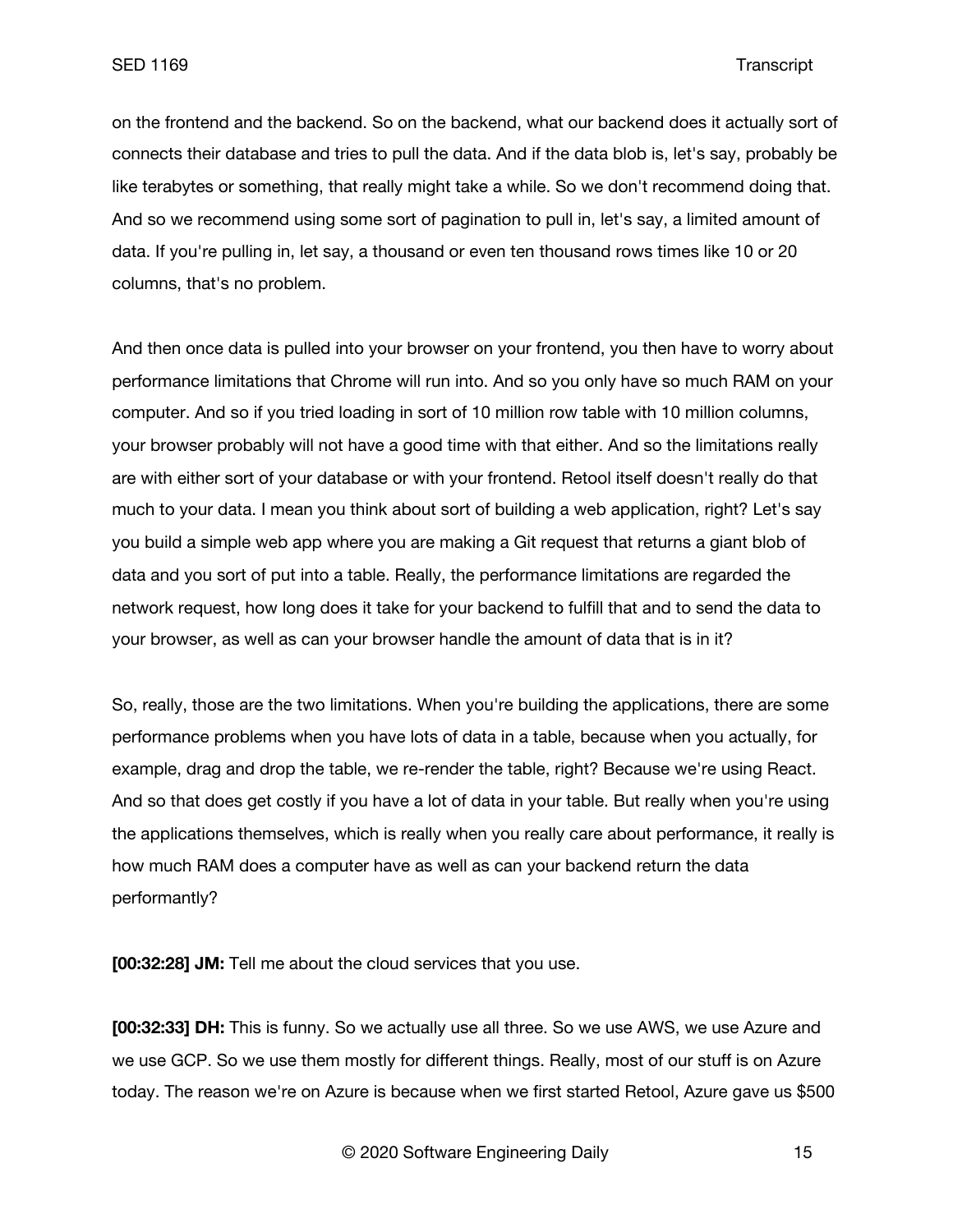of Azure credits. And so we started on Azure and have been on them ever since. That said, there are a few Azure services we don't use because they're fairly immature. So for example, RDS, we still use Amazon. So when you log into Retool for the first time, we create you a sample kind of test database or scratchpad database that you can use to store some data or just for testing purposes. And that is an RDS, because Microsoft – I forgot what their sort of equivalent RDS is. Does not have great Postgres support. And so we use RDS for that reason. And then we also use – For GCP, we use BigQuery mostly for analytics.

**[00:33:35] JM:** You said you manage your own Kubernetes, right?

**[00:33:38] DH:** We do, yeah.

**[00:33:39] JM:** Why not use container instances or ECS or whatever?

**[00:33:45] DH:** From our perspective, the compute of Retool is not really the limiting factor. Even today, if you look at sort of Retool cloud, we have a lot of customers that are really using Retool quite a bit. But even still, Azure bills are actually quite minimal. And the reason is if you sort of go back to performance discussion, really, most of the performance or mostly hard work is done by the database or the API. And so if you think about our backend that connects to a database, really, it's just varying data from your database to your frontend. And so it's just sort of piping data through basically. And so the performance implications, it really doesn't require that much compute basically.

More perspective, given that we don't require that much compute and we're not scaling too insane amounts or insane clusters or whatever else, it's easier to manage it yourselves. That said, in the future, we certainly want to go multi-region. So as we go to multi-region, it's something that we would certainly look into or explore.

**[00:34:44] JM:** I was speaking more about the difficulty of managing Kubernetes versus managing, for example, these Azure compute instances or Azure container instances or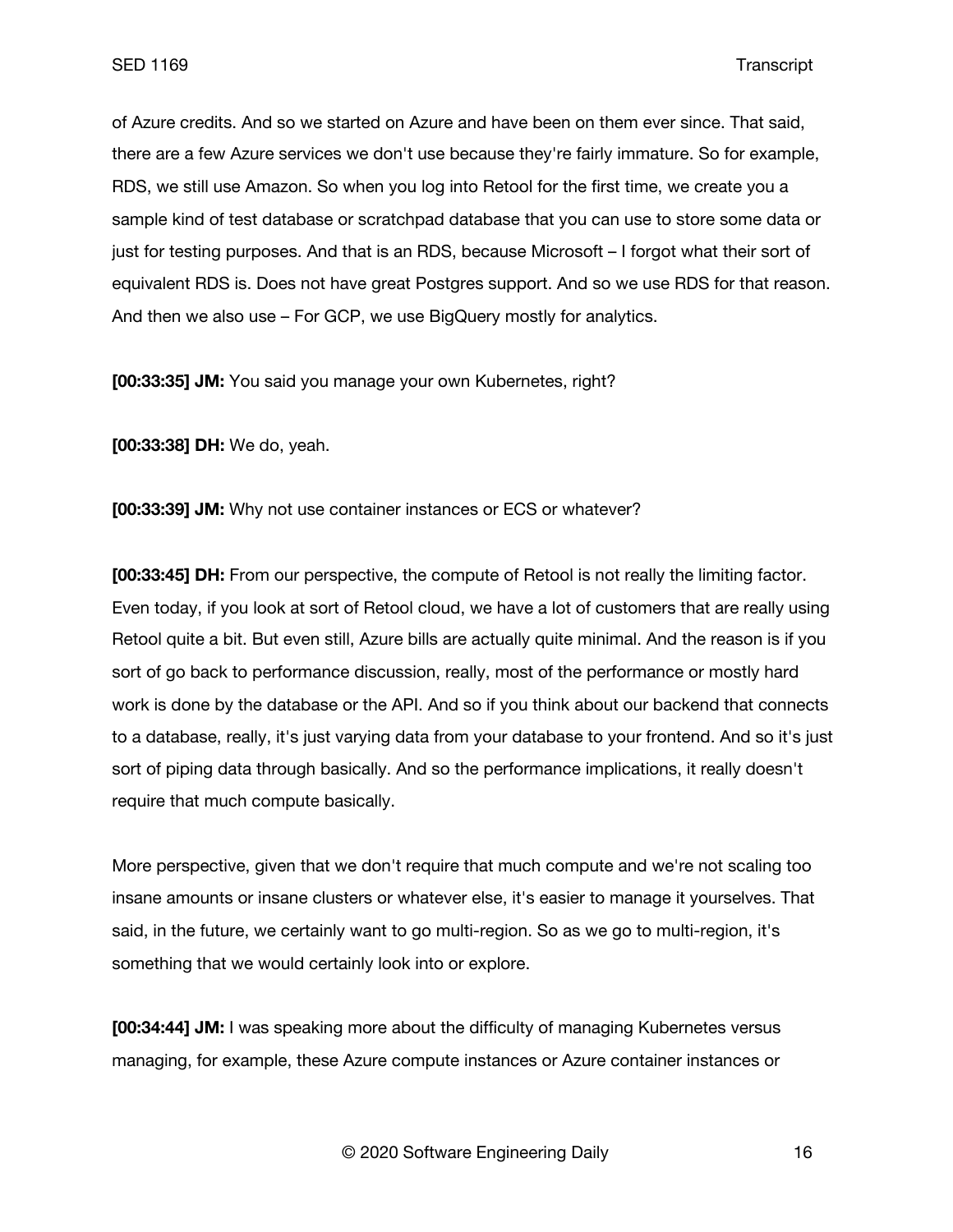Amazon elastic containers or whatever container instances they have, basically using standalone containers instead of Kubernetes.

**[00:35:02] DH:** Yeah. So this may just be a relic of sort of when we started. I think when we started, when we first looked at this, it was relatively immature. This was maybe three and a half years ago now. I'm sure it has evolved quite a bit since, and I'm sure we should probably look into it at this point. It has not been our top priority so far, because everything is working so well on the DevOps server side.

**[00:35:26] JM:** What's the life cycle of a database query for one of my Retool apps?

**[00:35:32] DH:** Yeah. So when you run the database query, so let's say you open the Retool app, right? When you open the Retool app, that will – Let's say if a query that runs on sort of application load, what happens is your frontend will then make a request to our backend to say, "Hey, could you please run query one?" We also do a lot of interesting things here to prevent SQL injection, for example. So we use parameter statements, etc. So let's say you have – You're query has select star from users, where first name I like curly-curly, text block one has value. We then also pass in the parameters into the backend as well. So we say, "Hey, I'll run query one." And these are, let's say, the parameters that I want to pass in.

So for the database query, the first parameter would say Josh or something like that. And so you pass that into our backend. Our backend says, "Okay, cool. You want to run query one and you want to run query one of these parameters." And so we basically then connect to your database and say, or we first look at query, we'll connect our database. See what query one is. And we say,"Okay, query one looks like it is on this particular resource. It's a Postgres resource." And so we're going to go to our Postgres connector. And then that has a pool connections that connects to a bunch of different databases. Maybe sort of connected or maybe not. And so if it's not, it will connect to your database and then go run that query. Your database will go run that query. It'll return the results to our backend. And then our backend will then return those results then directly back to your frontend, which is your Chrome browser.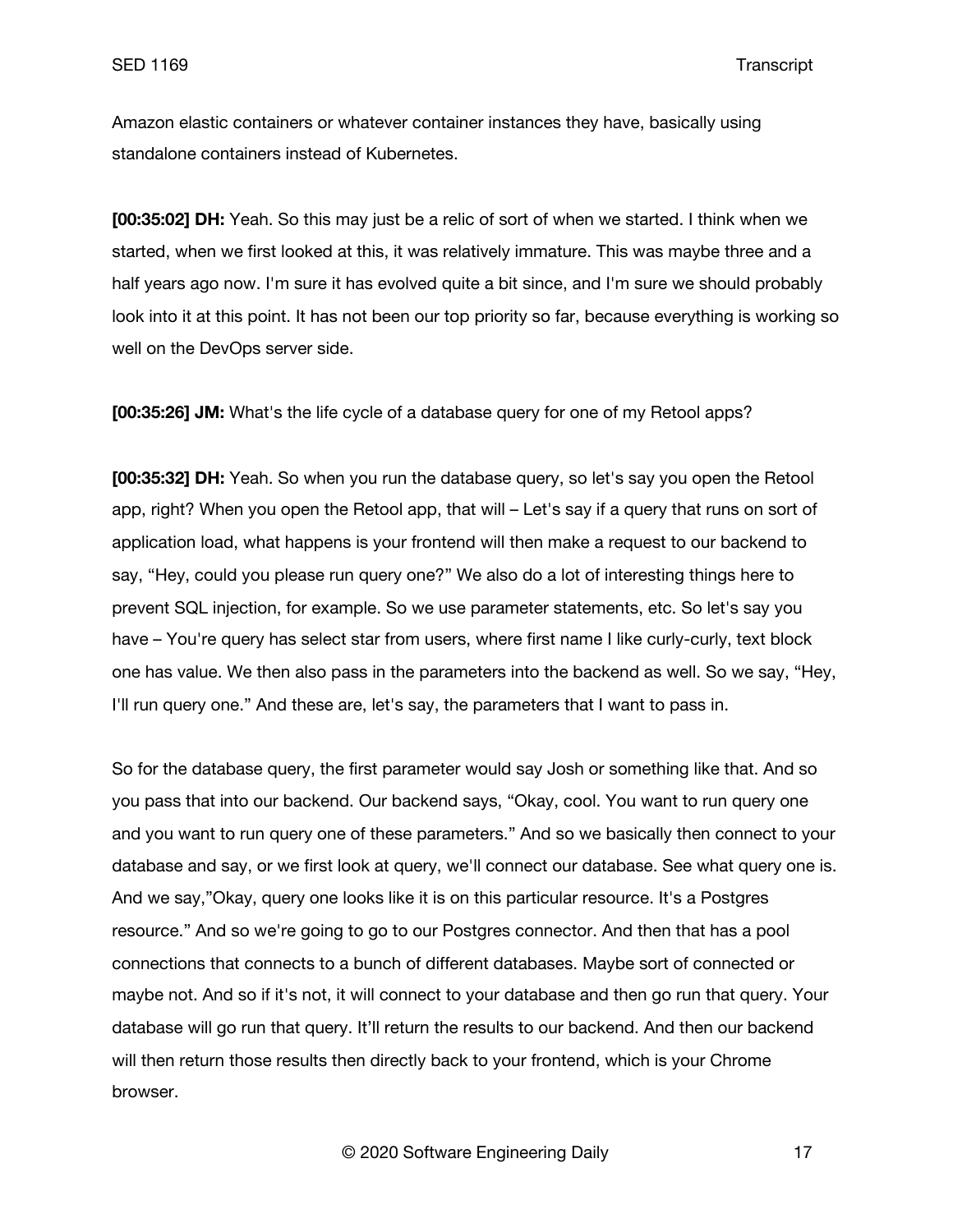We do some logistical stuff in the middle as well. So we have audit logs, for example, that we manage. And so we say, "Hey, looks like this user ran the Git user's query on the Postgres database. It took this many seconds. They ran it from this IP address." All that kind of fun stuff. So there's some notes that we take. But fundamentally, it's pretty simple.

**[00:37:22] JM:** Go you have a set of management principles that you use for running Retool that's distinctive?

**[00:37:28] DH:** Yeah. So I think what has changed a decent amount since starting Retool to now, for me at least, is at the very start of a company, the best way to move the company forward is by doing the work yourself. You're really just pushing the rock up the hill basically and you're sort of furiously pushing it. But then as the company gets bigger, at five people or ten people, the impact that we all have of the company diminishes to some extent, right? Today at Retool, 40-ish people, everyone sort of – It's 2.5% of Retool basically. And so of course the work we do is tremendously important to Retool obviously. But in the end, sort of the impact goes down to some extent. But the impact that we have on the rest of Retool goes up.

And so I think one change for me since starting Retool and having been here for a while now has been that the sort of impact that I have really is on the people around me and how can I make them more effective. And so for me, today, I'm the CEO, right? And so on average let's say 40 people to 100% makes 2.5 decisions. Maybe I'm the CEO. So maybe I'm making a 4% or 5%. So maybe sort of slightly higher than average. But nevertheless, I only make 5% of the decisions at Retool, right? So 95% decisions are made by other people.

And so really my job is not to make decisions, rather it is to empower other people to make the correct decision. And a lot of that is giving the context. A lot of those hiring the right people that have a similar values to the rest of us. And so a lot of my job today is really how can I enable other people to make the correct decision rather than making the credits for myself? And so that I think is one management principle that I think is quite interesting and something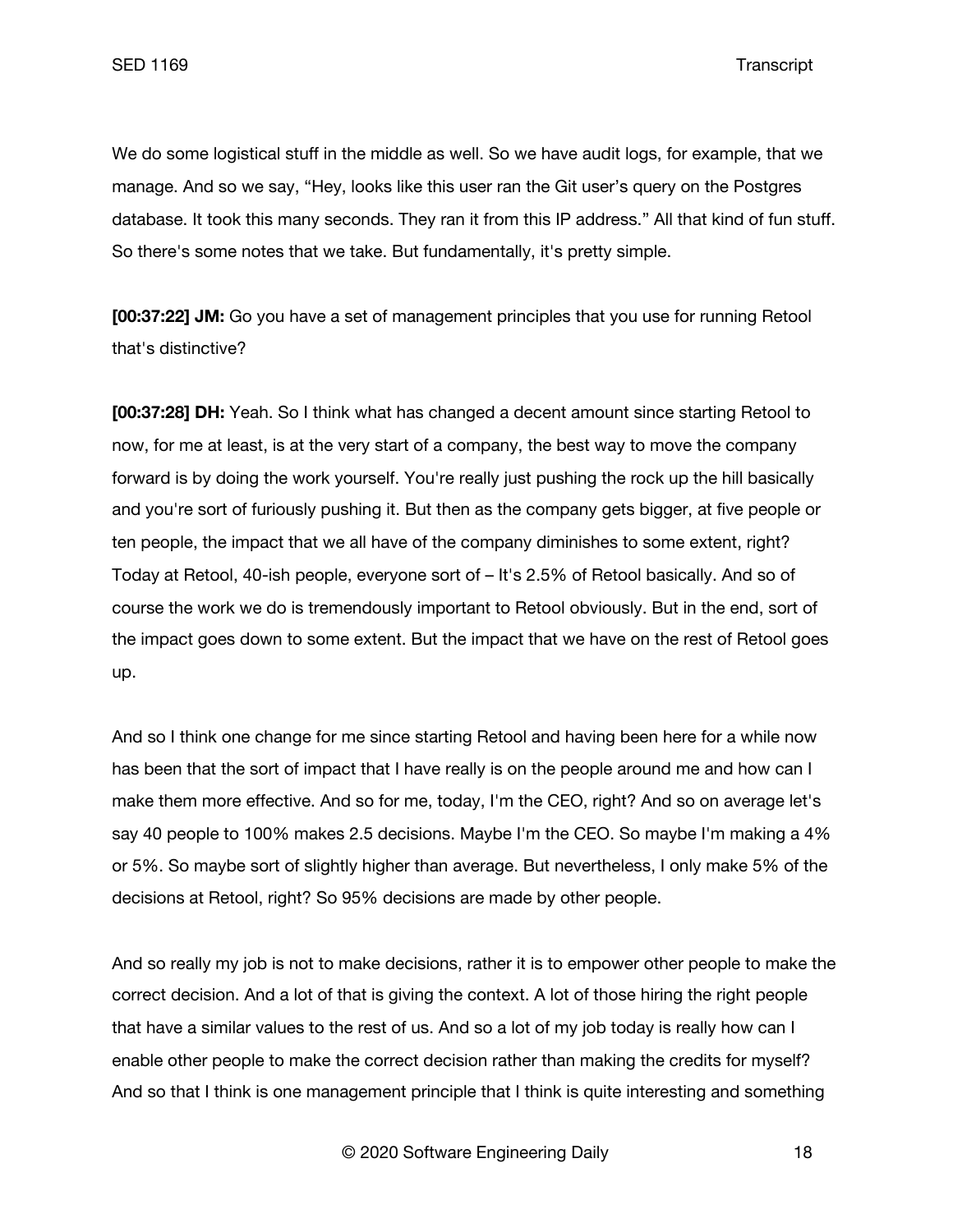that I've learned since starting Retool. And so similar themes are I think empowerment is quite important to us. And so if you look at retool out of 4dh 40-ish people today, roughly a third of us used to be former founders. We've started our own sort of companies, projects or whatever else. And that I think is quite important to us too, because we want people who are self-starters who really want to go have a big impact, but just need to be sort of pointed in the right direction or in the sort of right vague direction.

And so from a management principles perspective, I think a big theme for me really is empowering people and hiring the right people, hiring motivated people and sort of giving them sort of high-level principles about where we should be going and then setting them free. Let them do their best work.

**[00:39:54] JM:** What's your long-term vision for the company?

**[00:39:57] DH:** The goal for Retool is to be the way engineers build software. We're starting with internal software today. If you think about – Going back to your original question, if you think about sort of how software's built, it's actually quite surprising how inefficient it is to build a simple application that writes data back to a database or an API takes a surprisingly long amount of time. And a lot of the building blocks really should be pretty similar, but it really should be a much higher way of building these apps. If you think about building simple applications today, versus 10 years ago, versus 20 years ago, 20 years ago, maybe you would use Java Swing, for example. You probably write maybe a thousand lines of code to write some data back to a database, right? Maybe 10 years ago you'd be using JQuery, let's say, JavaScript. Today you'd probably be using React to Javascript.

Fundamentally, programming hasn't really changed in any sort of fundamental way in the past 10 or 20 years. And so Retool is trying to change that. We're trying to be sort of a substantially or fundamentally new way of building applications. And the hope is today Retool only built internal frontends. The hope is eventually to expand on sort of other internal applications including backends, including scheduled jobs, like cron jobs, for example, including more work-flowy type things. So let's say if this happens, then do this. And that connects to the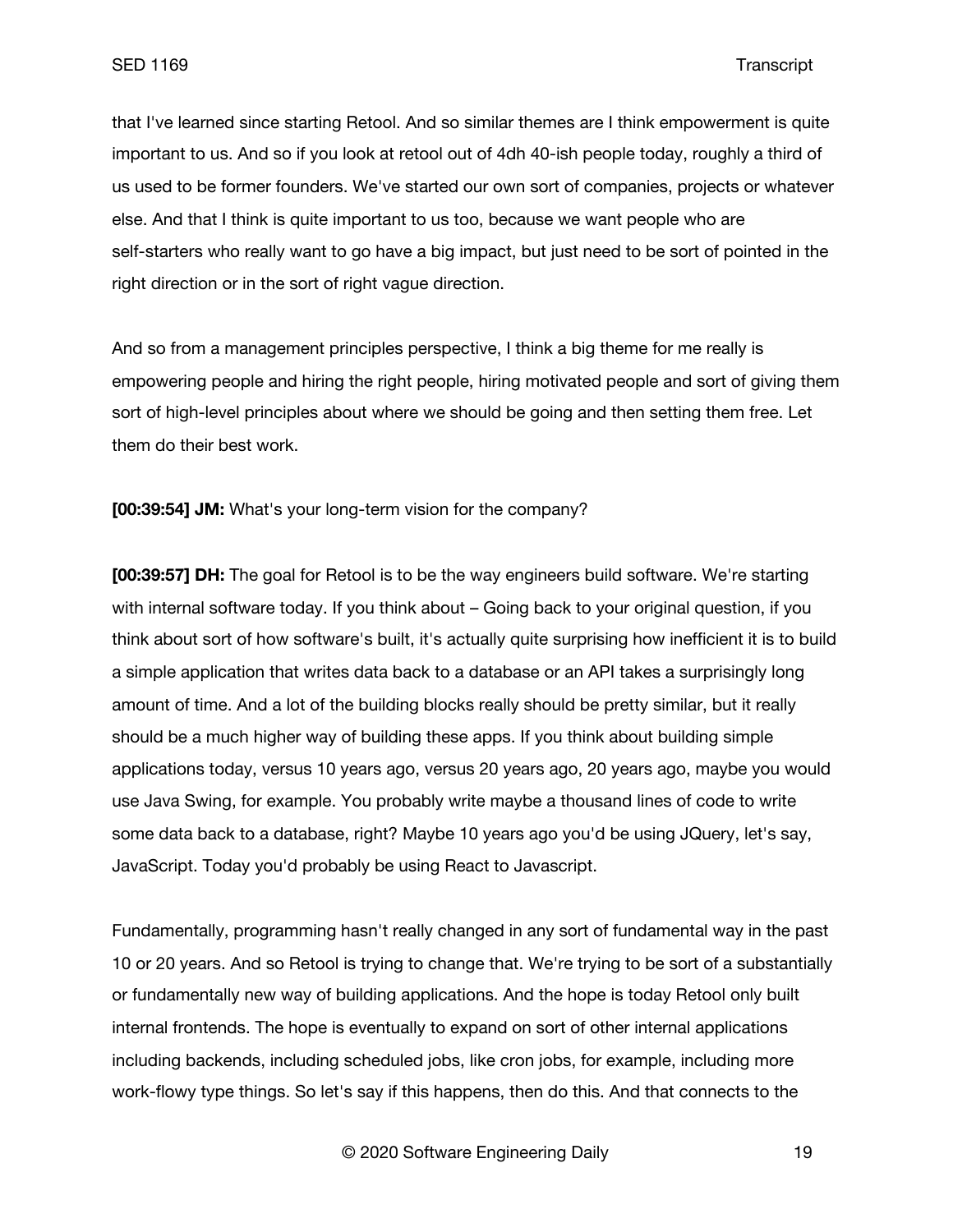database and then sort of take a look inside there. And then if this is true, then do this, etc. So we want to get to the point in the next few years where we are the way developers build internal software. And then eventually one day the way developers build all software. But that's still quite far away.

**[00:41:34] JM:** It's pretty ambitious. You studied both philosophy and computer science. What have you found at the intersection of those two disciplines?

**[00:41:43] DH:** I think there's two main areas. One is logic, sort of underpinnings of computer science. And there's some stuff here that's really interesting. One of my favorite theorems of logic is the compactness theorem, which says something along the lines of if you have a set of statements and you can satisfy every finite subset, then the infinite subset of all these or the whole set of the statements must also be true, which sounds quite intuitive. But actually turns out is occasionally not true. So if you look at, let's say, the set of statements I'm thinking of a natural number, but the number is not one. It is not two. It is not three. It is not four, etc., all going to infinity. Any finite subset of that set of sentences can be satisfied, because you're always missing either a number or you're missing the sort of the original statement of thinking of a number and it's not one of these. And so you can sort of satisfy every finite subset of these sentences, but it's actually impossible to satisfy the whole thing, because it is impossible for you to be thinking of a number that is not one, that is not two, and then not three, not four, not five, etc.

So I think logic is quite interesting, and that's one major intersection. Another one is sort of what are the limitations of computers and sort of what separates computer from a human. And so if you sort of go back 20, 30, 50 years ago, people would say, "Hey, if a computer can play chess, certainly they would be as smart as a human then." And of course computers can play chess much better than humans can. And then some people would say, "Hey, if they can play Go. I would consider a computer to be human." And of course they can beat us on Go now as well, right? And so thinking about sort of what the differences between humans and computers are is also quite interesting, but that's maybe a little bit further out. I don't think we're going to be getting sort of autonomous AIs anytime soon.